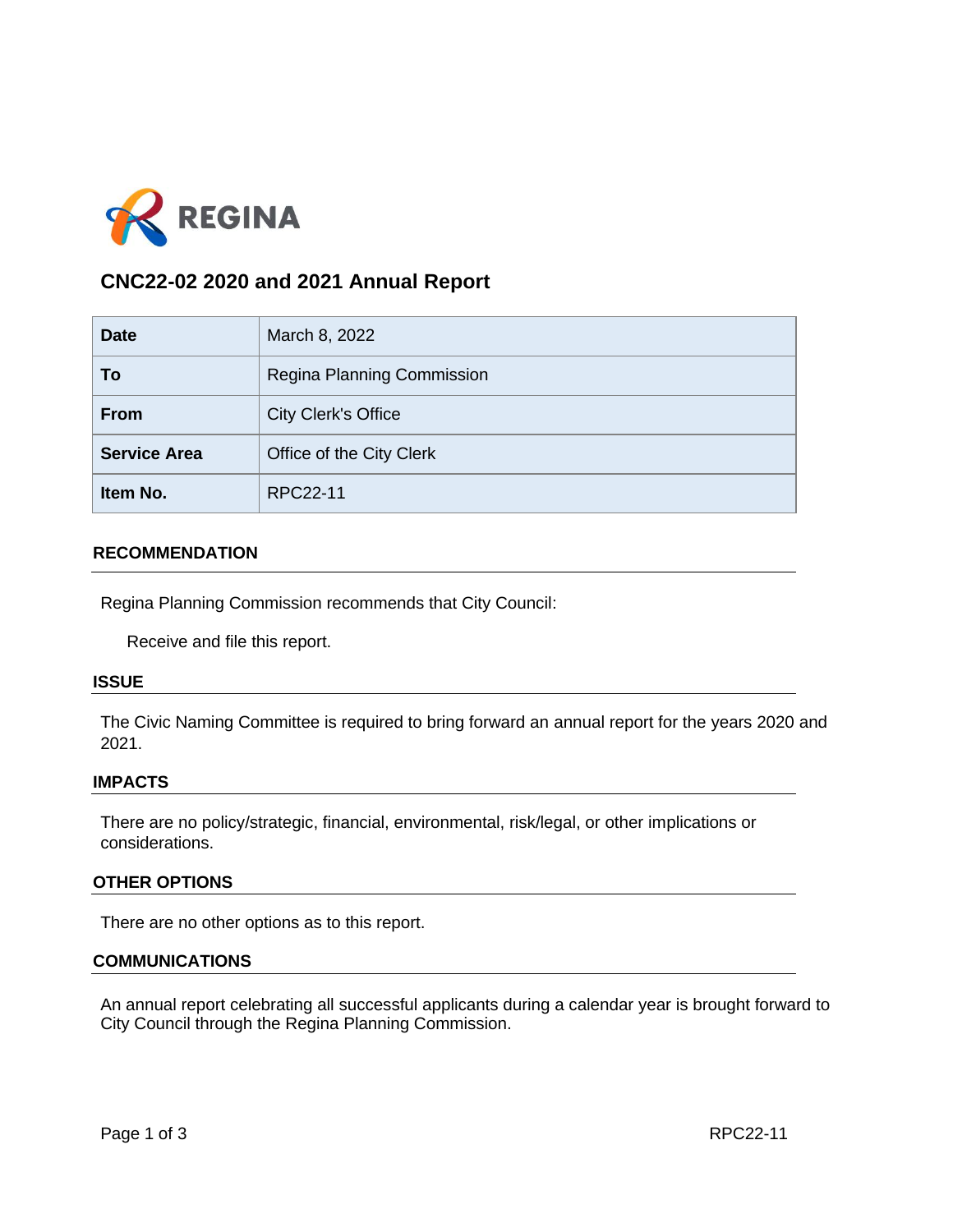## **DISCUSSION**

Applications in 2020 and 2021 continued at historic lows due to the combined factors of slow growth and the COVID-19 pandemic and lockdowns.

In 2020, the Civic Naming Committee heard 5 applications for street and park names.

Biographies for 2020 approved applications are attached as Appendix A.

The Civic Naming Committee Guidelines are attached as Appendix B.

In 2021, the Civic Naming Committee heard 12 applications for street and park names.

Biographies for 2021 approved applications are attached as Appendix C.

In 2021, five names on the "Approved But Not Yet Used List" were moved to the used list on The Street Where You Live List for health and safety reasons. The five names (Fiacco, Kinsmen, Kiwanis, Lions and Optimist) are already in use as a park name or asset name within the City of Regina.

Statistics on approved street and park names for 2020 and 2021 are attached as Appendix D.

## **DECISION HISTORY**

The Civic Naming Committee Guideline was created using public engagement and was approved by City Council on November 26, 2018 (CR18-116).

Respectfully Submitted,

 $2/16/2022$ Amber Ackerman, Interim City Clerk

Prepared by: Dana Turgeon, Historical Information & Preservation Supervisor